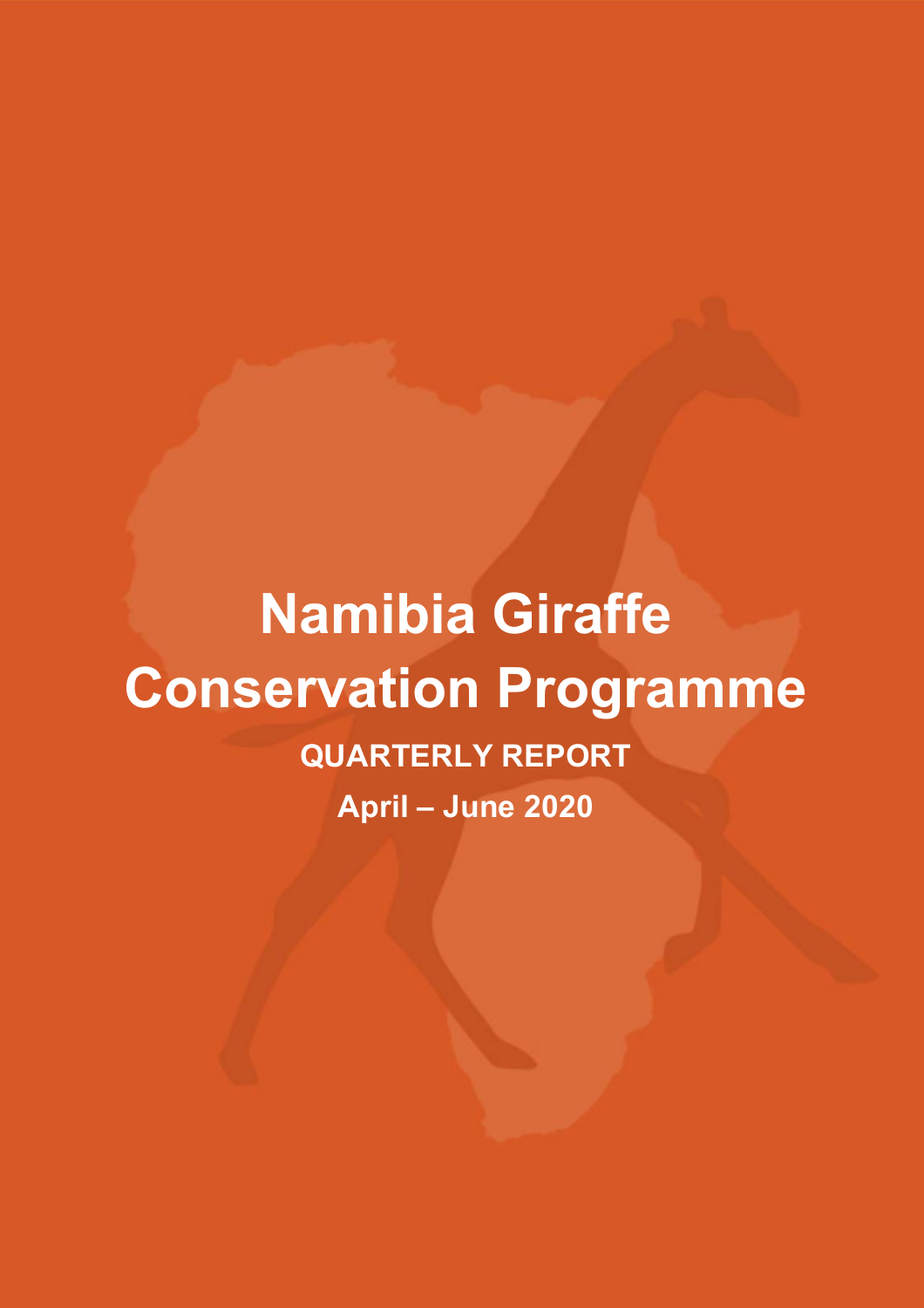

At our home base in Namibia, the Giraffe Conservation Foundation (GCF) runs a comprehensive programme across the country with a focus on giraffe conservation research and environmental education. While this report focuses on the conservation side, you can read more about the environmental education programme in the regular KEEP Update reports online at https://giraffeconservation.org/programmes/ keep/.

The past few months have seen some exciting developments in our Namibia Programme. If you follow our updates regularly, you might want to skip forward to the brand-new updates and give the background information a miss, but you might also find some interesting information that you were not aware of.



#### **Background**

GCF's Namibia programme focuses on monitoring and supporting the long-term conservation and research of Namibia's desert-dwelling giraffe. These giraffe roam throughout the northern Namib Desert in the country's northwest. In 2019 our study area expanded to cover a total area of approximately 30,000km<sup>2</sup>. Our work primarily focuses on the area south of the ephemeral Ensengo, Nadas and Khumib Rivers in the far north, down to the catchments of the Hoarusib and Hoanib Rivers. The area extends from communal conservancies (Marienfluss, Orupembe, Sanitatas, Okondjombo, Puros and Sesfontein Conservancies) in the east to the Skeleton Coast National Park bordering the Atlantic Ocean to the west.

Namibia is well-known for its successful community based natural resource management approach where local people gain management rights to their designated local land and natural resources including wildlife. Approximately 20% of Namibia's surface areas is managed and protected in such communal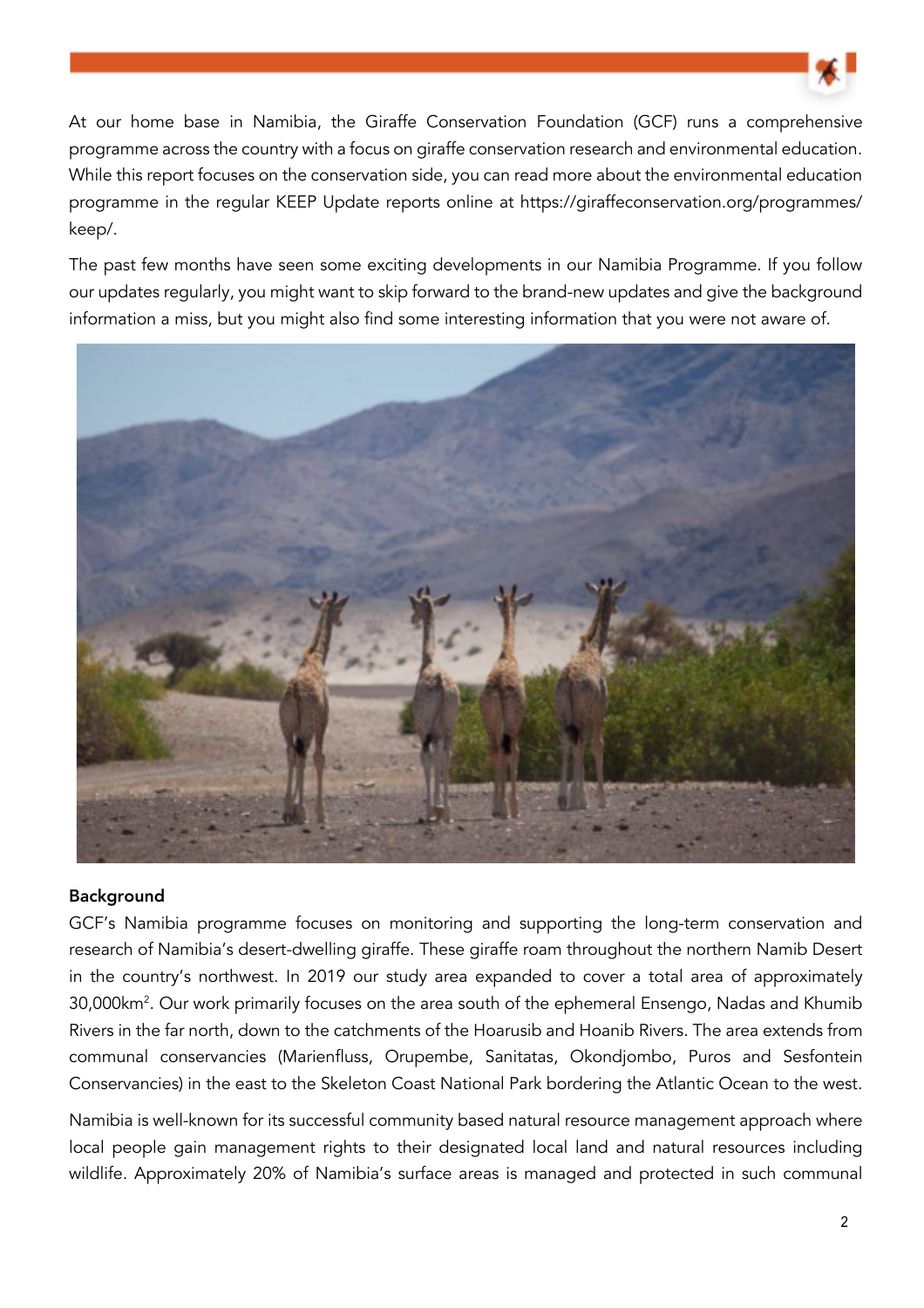

conservancies and over 46% of the country is under some form of private, communal or public conservation management. This collaborative conservation approach involving communal and private land as well as national parks has contributed to positive populations trends of most wildlife in the country.

With only a few millimetres of annual rainfall, the programme area is arid to hyper-arid and the wildlife is well adapted to this harsh environment. However, these conditions mean that many species survive at the very edge of their adaptive abilities and as such the ecosystem is fragile and easily disrupted. Grazing for cattle and other livestock, increasing tourism in the region and historical poaching have led to some degradation of the environment and its wildlife. Nevertheless, it remains one of the most beautiful and remote refuges for Africa's remaining mega-fauna.

In this stark landscape of dunes and dry riverbeds, along with elephant, black rhino, lion, cheetah and numerous other species, live the desert-dwelling Angolan giraffe (Giraffa giraffa angolensis) – a subspecies of the Southern giraffe (G. giraffa). GCF's long-term giraffe conservation monitoring and research programme in this remote part of Namibia offers a unique and valuable opportunity to better understand this giraffe subspecies and, through what we learn, provide conservation and management support for other giraffe populations throughout Africa.

In addition to this long-term conservation programme, GCF also attempts to get a better idea of giraffe numbers throughout the country and we have embarked on a country-wide assessment of giraffe. In this exciting programme, we work closely with government and private land-owners throughout Namibia to better understand the numbers and population dynamics of giraffe in the country. By collaborating with partners, we not only determine giraffe numbers, but also increase education and awareness of giraffe conservation in Namibia and Africa-wide.

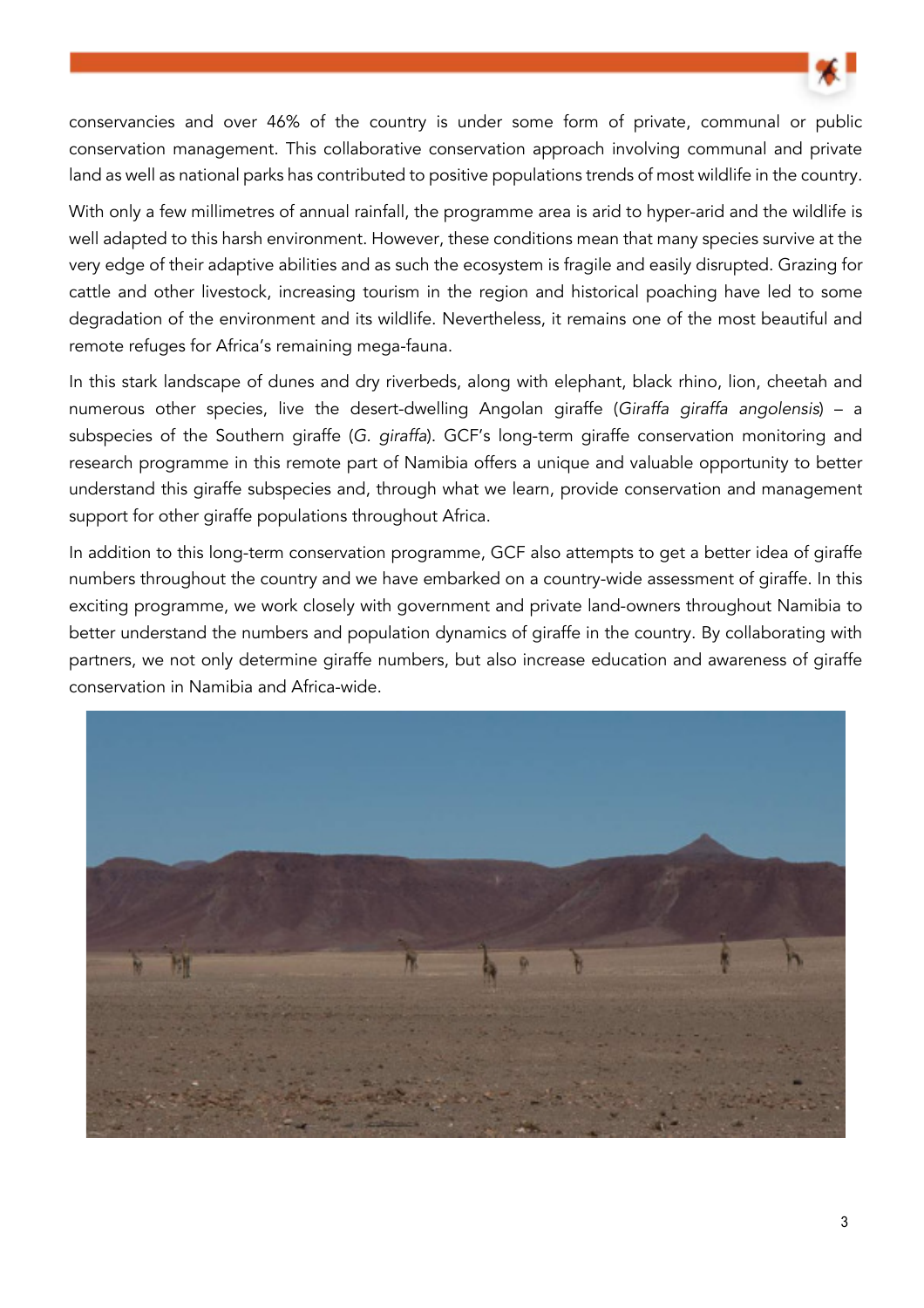

### News from the field:

As with all major events in history, in 20 years' time, we will all be discussing where we were when COVID-19 struck, how it affected us and the impacts it had throughout the world. Our Northwest Namibia research team will be no exception – they were lucky enough to spend nearly six weeks in the field during Namibia's lockdown. No better way or place to practice social distancing than the remote Kunene Region.

The rains continued to fall during this quarter, again resulting in the flooding of several ephemeral rivers. In mid-May the team found themselves stuck between two enormous weather systems. With lightening and torrential rain coming from all directions, camping became a challenge for a few days and they were stuck on the wrong side of a river not once, but twice! After a particularly large downpour which rapidly morphed roads into raging rivers, even the Khumib River flooded. This river rarely floods and according to local reports had not flooded to this extent for nearly 10 years. Mesmerized by the sight of the flowing water, the GCF team patiently waited for the river to subside enough for a safe crossing. Their navigation skills were put to the test on their way further south towards Puros as the road had completely washed away and the Hoarusib River was again in full flood too. It took another three days before it was possible to cross the Hoarusib River and continue the giraffe survey further south.

While waiting for the rivers to subside, the team contacted the GCF headquarters in Windhoek by satellite phone to request a snapshot map to help locate all giraffe with ossi-units in the area. Figure 1 shows six females giraffe just outside the Khumib River immediately after the flood. Interestingly, two days later when the river had totally subsided, all animals were back browsing up and down the riverbed.



Figure 1: Screenshot of tagged giraffe locations in the Upper Khumib River on the morning of Wednesday 22 April 2020, after the Khumib River had flowed during the night before.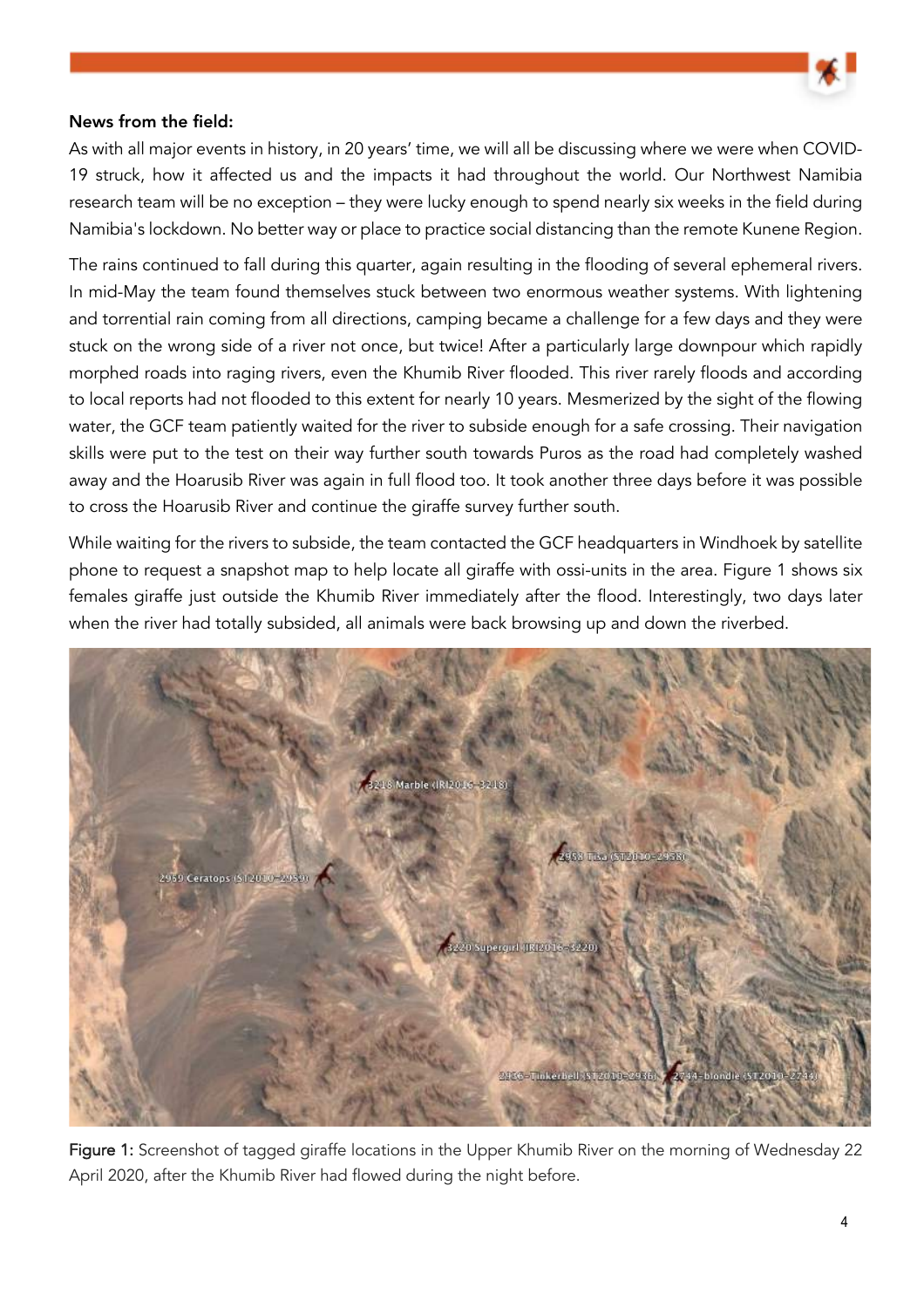

The extended field time provided a lot of interesting data and fascinating giraffe observations. During a normal two-week survey trip, each section or transect of the study area is surveyed once, which in turn means that most Individuals are observed once or maybe twice in one month. In comparison, over the 6 week period, the team completed two full circuits of the normal survey route and was able to survey some areas on multiple occasions. River systems were surveyed several times only days apart instead of just once per trip. As can be seen in Figure 2, there was a higher number of giraffe sightings in the second quarter, despite limited accessibility due to flooded rivers. Since the beginning of 2020, the team has observed well over half the known individuals from each river system (Figure 3). With the rainy season coming to an end, accessibility and sightings in the survey area increases as the giraffe move back into the dry riverbeds. We anticipate to see the majority of the known individuals by the end of the year.



Figure 2: Seasonal comparison of giraffe sightings by river system.



Figure 3: Total number of giraffe by river system and percentage of sightings in first half of 2020.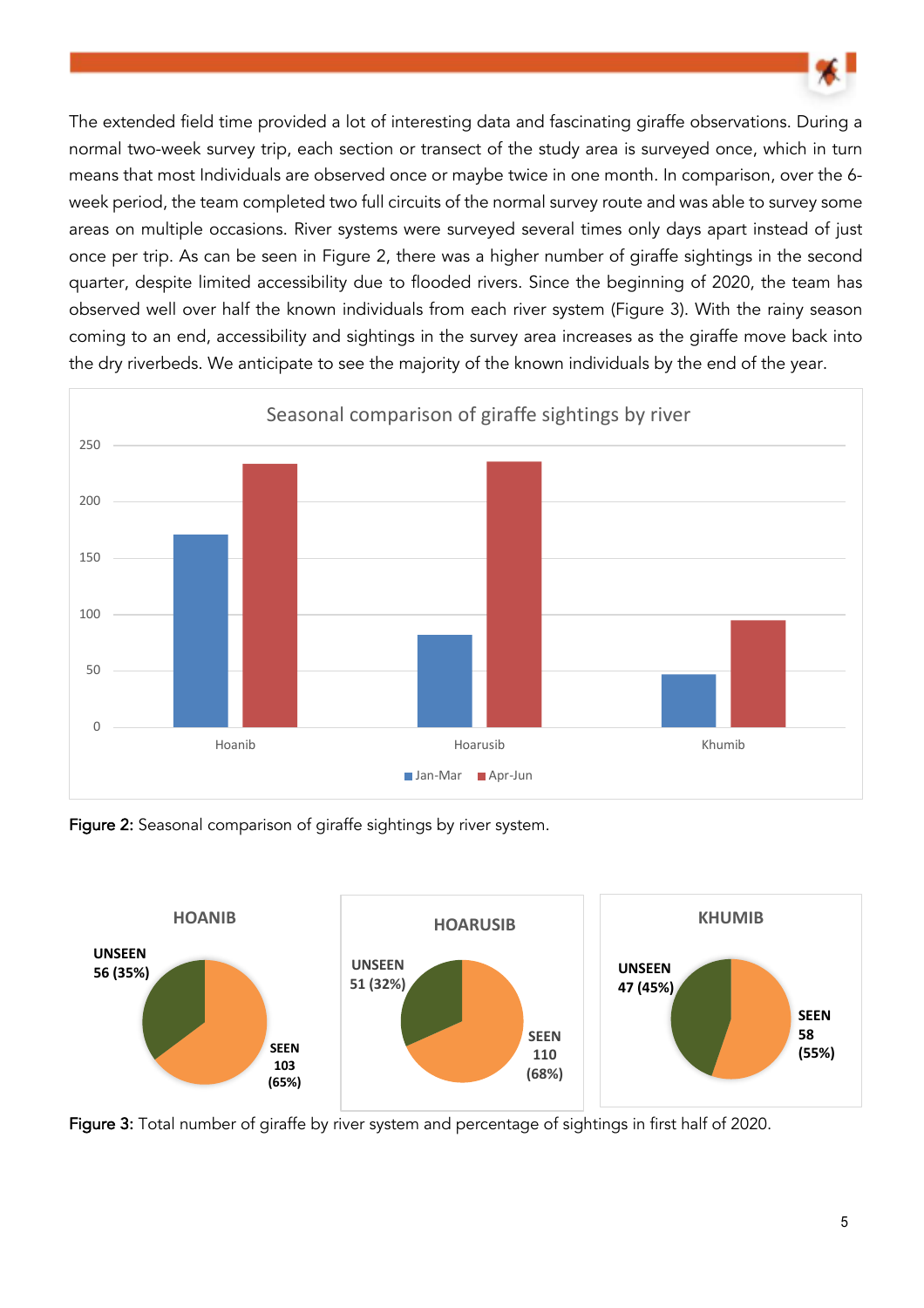

Observed herd sizes were notably smaller in April in comparison to May (Figure 4), in particular in the Hoarusib River where the flooding river served as a barrier for giraffe movements. While the Hoanib River flooded several times this year and the Khumib River flowed once, both rivers dried up quickly within a matter of days if not hours. In comparison, the Hoarusib River has flowed for many days at a time, subsiding slowly and creating a physical barrier for giraffe, therefore splitting herds and potentially affecting the fission-fusion movements that would be observed otherwise.





Recent results from a study by PhD candidate Emma Hart suggest that giraffe may seek out individuals they have stronger social bonds with in the evenings, whereas during the day the herd associations are looser and fission-fusion movements are more apparent. This may be indicative of why smaller herds are observed during times of flooding. It is possible that giraffe stay with individuals they are more closely bonded with and as the rivers subside, they mix with those they are less strongly bonded to.

We currently track 19 giraffe In the study area through GPS satellite ossi-units as part of our continentwide Twiga Tracker programme. Tracking their movements gives us a good insight into how far and where they are moving, however, we cannot see who these giraffe interact with or how frequently. This data only gives us a snapshot of giraffe behaviour. Field observations provide vital information and give us real time fission-fusion giraffe dynamics. Giraffe are social animals, but they do not stay in set herds and often travel long distances to find food or mating opportunities.

Late last year, a female giraffe from the Hoarusib showed us a perfect example of giraffe fission-fusion behaviour: at lunchtime, she was observed with four adult males and three adult females in the Hoarusib River. The following day, she was seen again 15.5 km northwest in a straight line in the Khumib River (Figure 5) in the company of two of the same males, one new male and one new female that we normally see in the Hoarusib River. It is unclear why she travelled to the neighbouring river or why some of her companions joined her while others did not. It Is possible she was in oestrus, however, no reproductive behaviour was observed by her or the males in her presence at that time.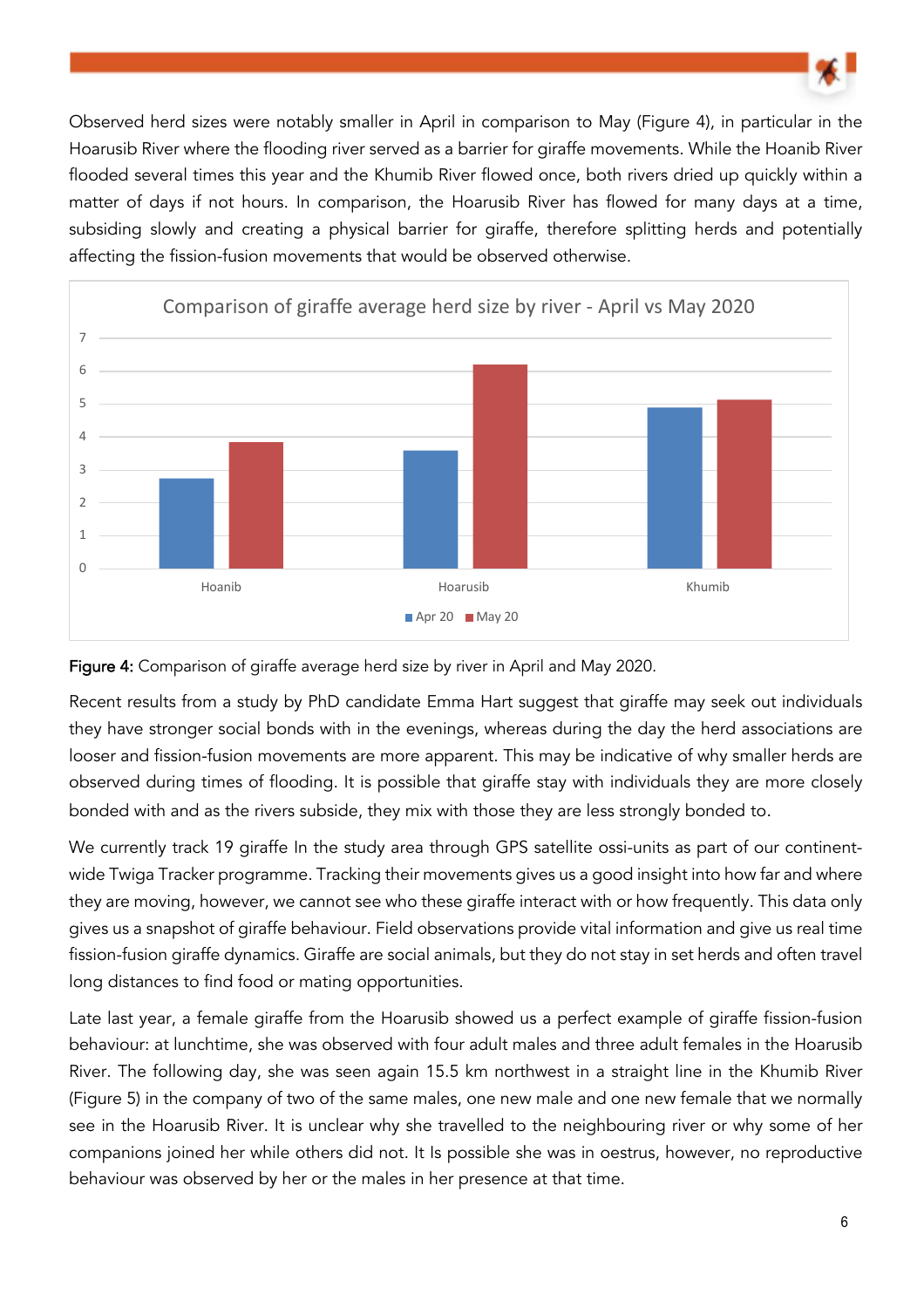

Figure 5: Map showing distance travelled by HSBF027 over a 24-hour period.

In contrast, one of the older resident bulls from the Hoanib River was observed on four different occasions over a 7-day period (Figure 6). During that period, he travelled up and down a 25 km stretch of the river. At the initial sighting, he was spotted with an old bull, a cow, and her calf. Four days later, he was in the company of a different bull and on the last two occasions he was observed browsing alone with the closest giraffe seen only half an hour later.



Figure 6: HNBM027 travelled 25 km up and down the Hoanib River over a 7-day period.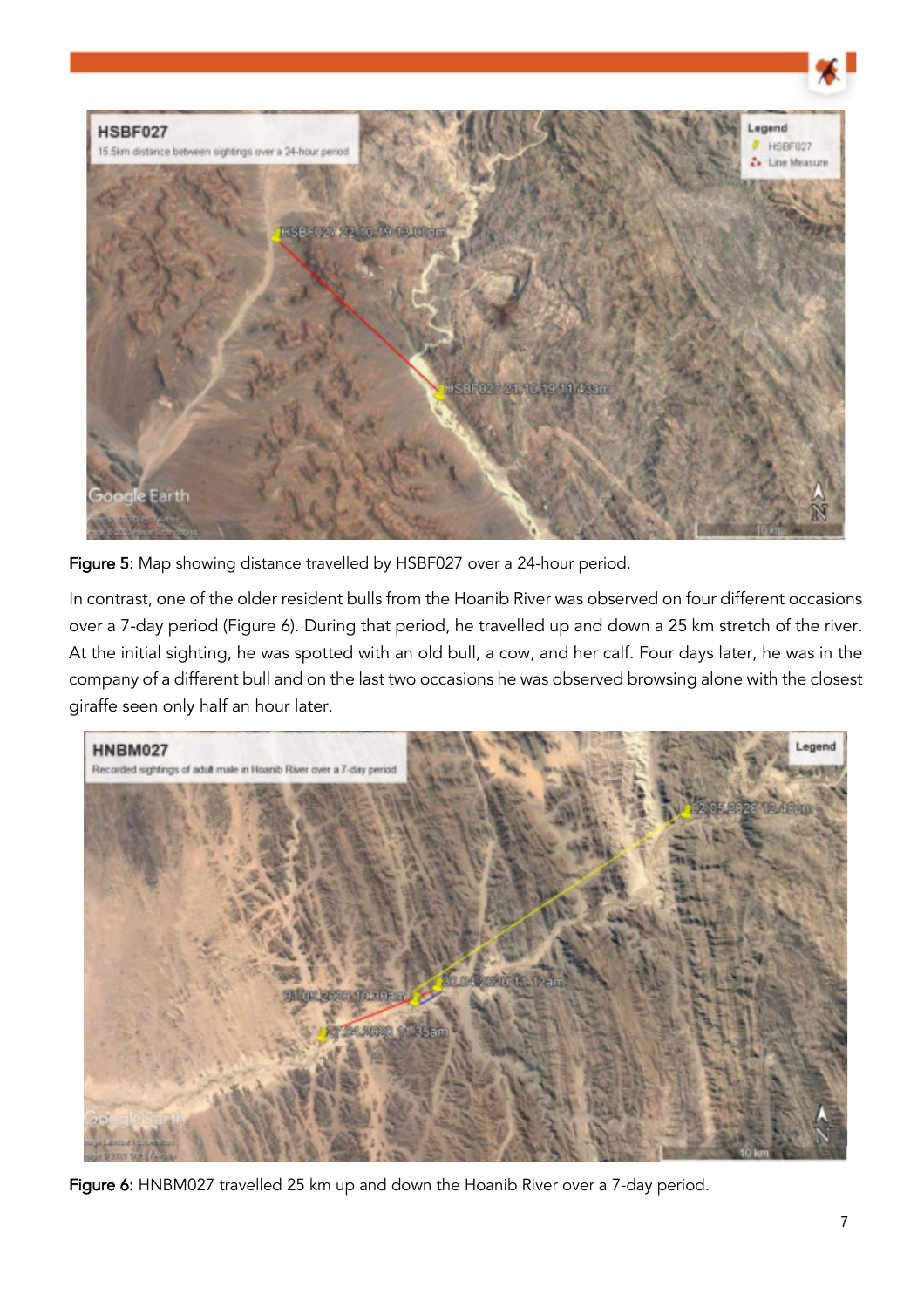

Giraffe are known to travel long distances. With their long, seemingly effortless stride, it is easy to see how they can cover such large expanses of ground. Male giraffe will typically roam further around their territory in search of breeding opportunities and food availability. Preliminary data collected by Jackson Hamutenya, an MSc student of the Namibia University of Science and Technology (NUST), suggests that home range sizes male giraffe in the far northwest study area range between 800 and 1,200 km<sup>2</sup> in comparison to female giraffe's home ranges that only range between 150 and 225 km<sup>2</sup>.

One male giraffe in the Hoarusib River (HSBM044) demonstrated a long-distance travel in late May. He was spotted far north of the Hoarusib River in the mountains east of the Khumib River. Two days later he was seen again. This time 37.5 km south in a direct line in the Khumib River (Figure 7). We do not know the total distance he travelled, but we would assume it was easily double the distance since there is not direct route and he had to travers rough mountainous terrain.



Figure 7: Map showing two locations where male giraffe HSBM044 was spotted within a 48-hour period.

The continuation of frequent field surveys adds valuable data to one of the largest and longest running wild giraffe studies. This information helps us to gain a better understanding of giraffe behaviour, herd structure and socialization, and reproductive tendencies. This data will not only inform popular and scientific articles but shared with governments and other wildlife managers, it will inform future giraffe conservation decisions for wild giraffe management as well as human wildlife interactions.

#### Namibia-wide giraffe taxonomic assessment

All giraffe are the same. Is that actually true? Not quite ...

For the last 15 years we have collected tissue samples from giraffe throughout Africa for a taxonomic assessment. This study clearly shows that there four different species of giraffe and not only one as previously assumed. So far, we have collected more than 1,000 individual samples from giraffe across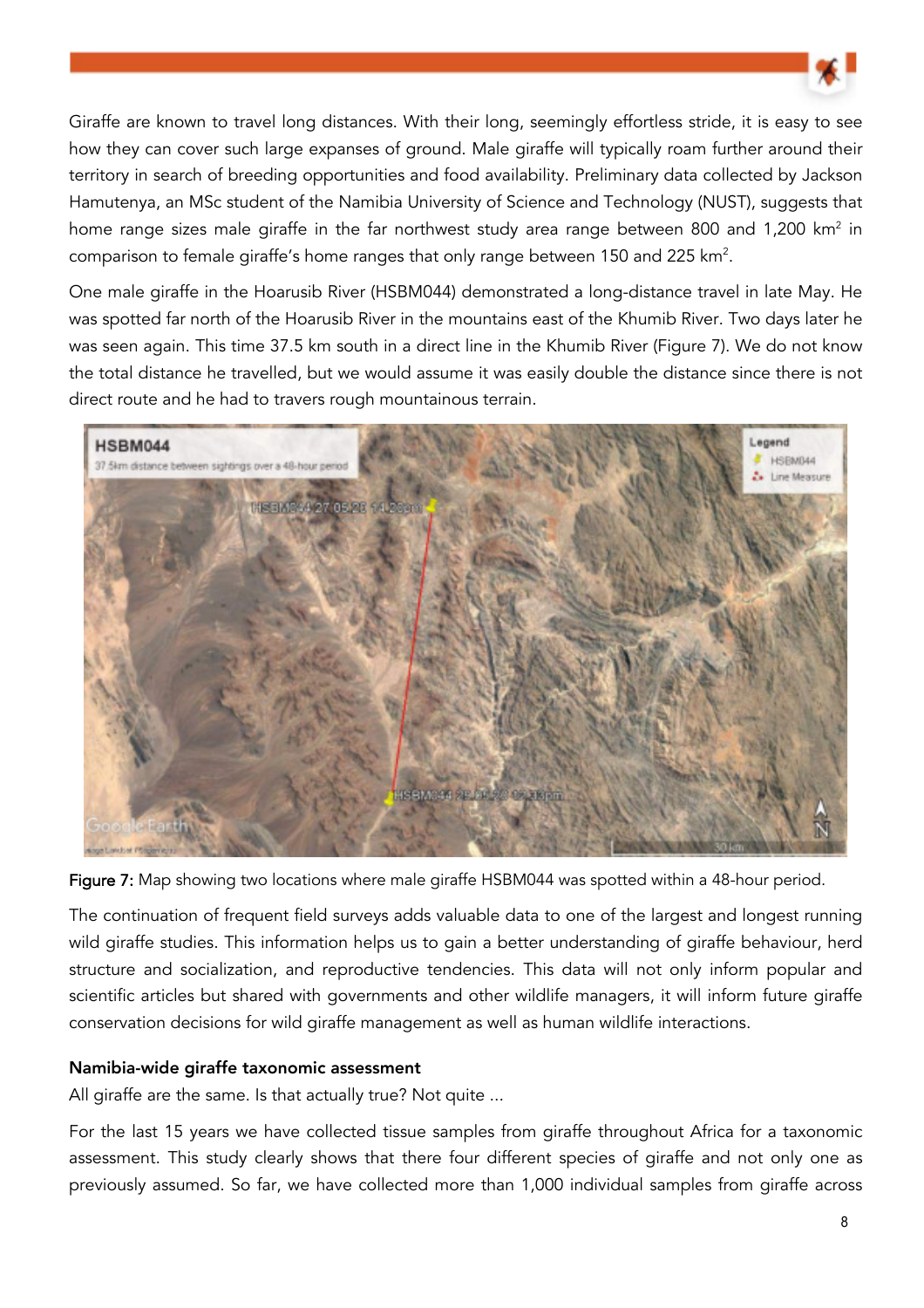

their range in Africa. These samples are then analysed by our partners at Senckenberg BiK-F in Germany. Our work has helped to better understand how many types of giraffe there are and where they live, but most importantly it guides conservation management decisions for giraffe throughout Africa and where we should focus urgent conservation actions.

While samples have already been collected from various parts of Namibia, no comprehensive countrywide assessment has taken place yet. Based on a relatively small sample set, we simply assumed that most giraffe in Namibia are Angolan giraffe (Giraffa giraffa angolensis), a subspecies of the Southern giraffe (G. giraffa). However, we have already confirmed that there is a small group of South Africna giraffe (G. g. giraffa) residing in Bwabwata National Park in the Zambezi Region, in the northeast of Namibia. This population has naturally moved across borders between Angola and Botswana, but the movement is restricted by the Kavango and Kwando Rivers.



#### Figure 8: DNA samples.

As the COVID-19 pandemic has temporarily put an end to international travel, the Namibia-based GCF team has now embarked on a comprehensive taxonomic study of giraffe in the country to determine their (sub)species. The team is collecting tissue samples from giraffe throughout the country. This data collection will not only provide answers as to the taxonomy of giraffe in Namibia, but also help us gain a better understanding of giraffe numbers and their distribution in the country.

## Giraffe on the move

In June, giraffe were on the move in Namibia. Together with the Namibian Ministry of Environment, Forestry and Tourism (MEFT), GCF translocated 30 giraffe to two communal conservancies and one national park. The translocations were carried out in response to requests by two conservancy committees to boost their existing giraffe populations, to increase genetic diversity, and ultimately to increase the eco-tourism potential and promote social and economic development of rural Namibians. These three translocations have augmented an additional 2 million acres of giraffe range in Namibia.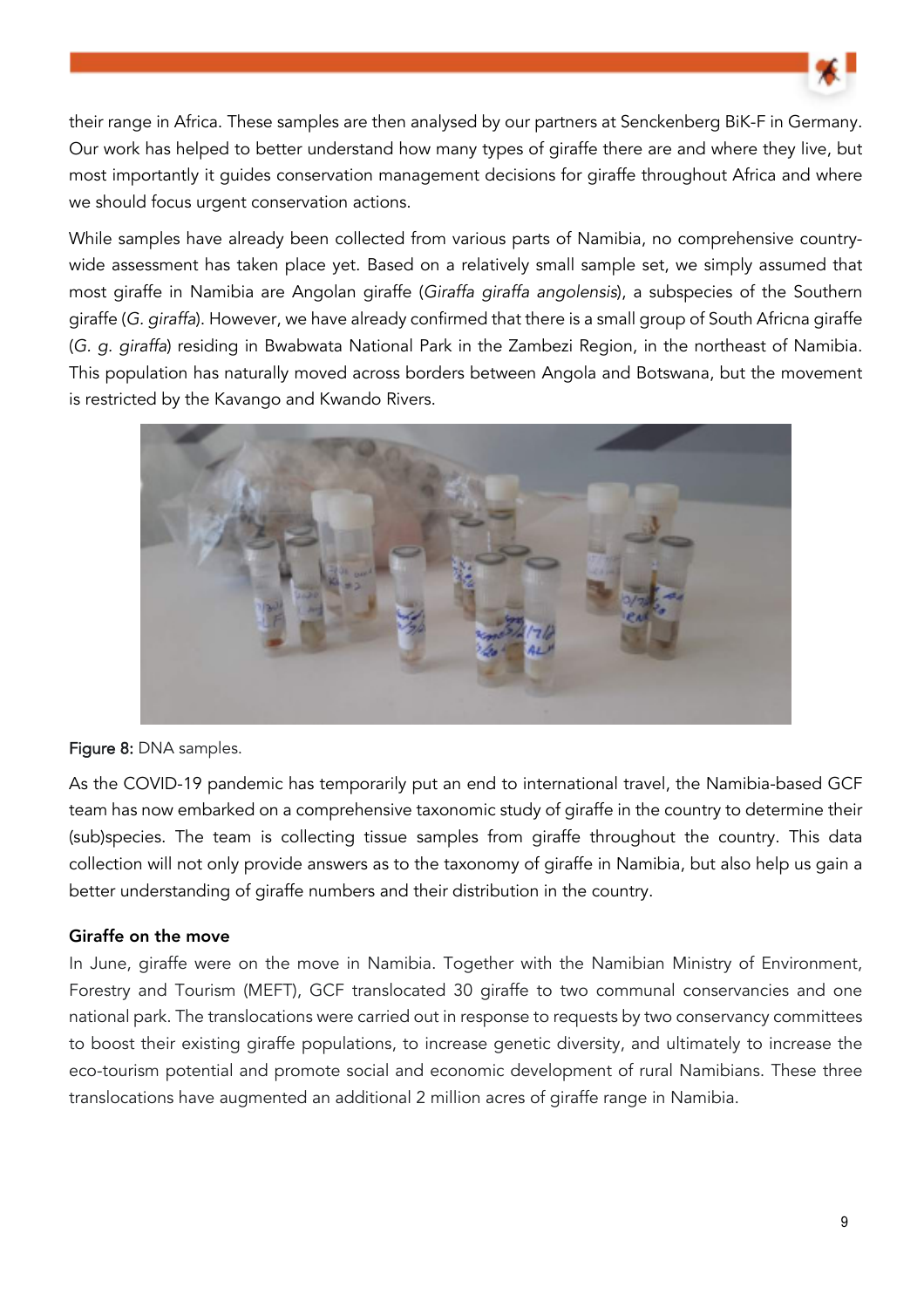

## Figure 9: Giraffe mass capture in a boma.

In a capacity building effort, GCF supported the MEFT game capture unit to work with Du Preez Wild, a professional game capture operator, who carried out the translocations. The MEFT team participated in all aspects of giraffe capture including boma site selection, setting up the boma, giraffe capture and loading, assistance in fitting of ossi-units and release of the giraffe.



Figure 10: MEFT staff observing giraffe in boma during mass capture.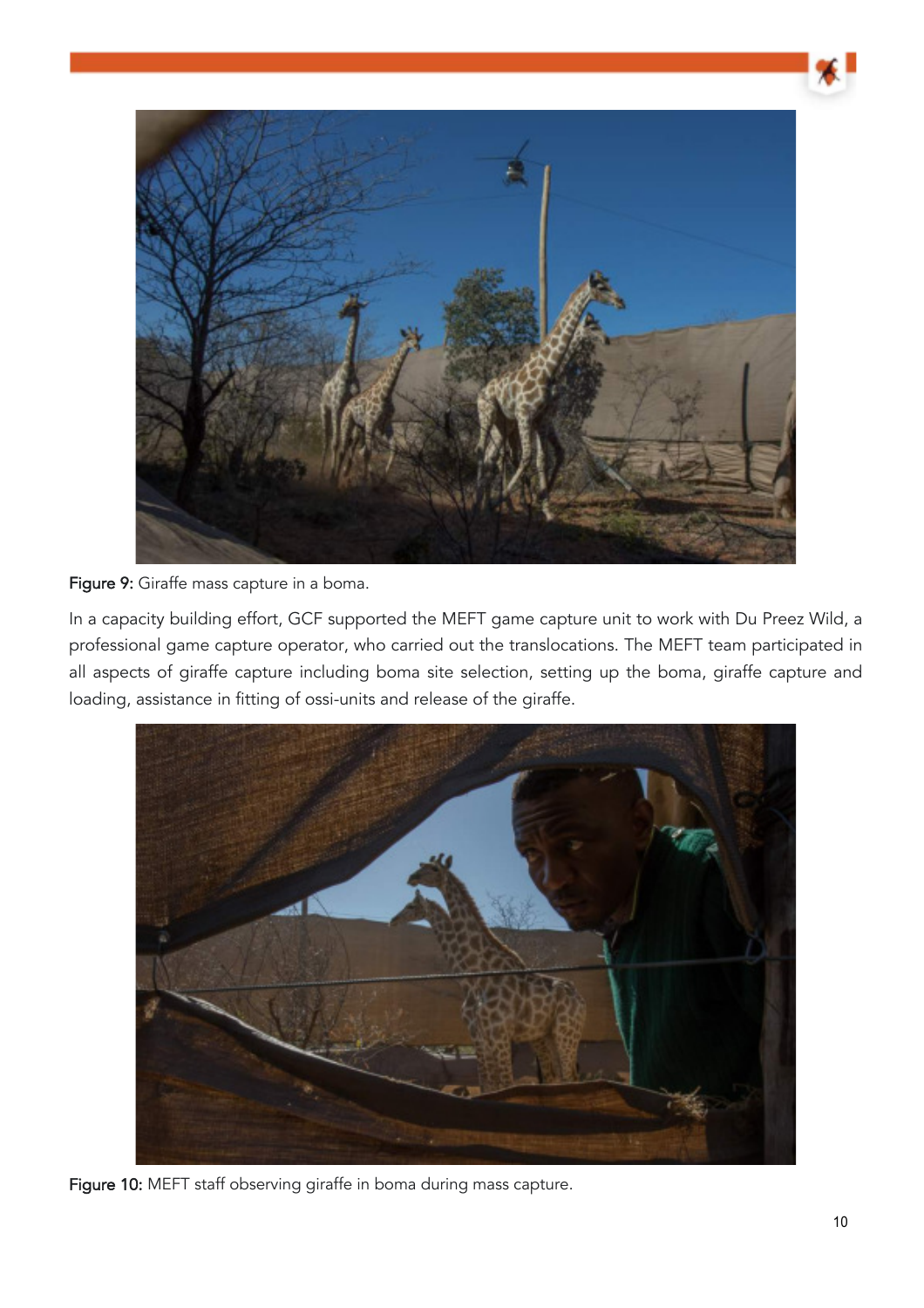

Thirteen giraffe were translocated to Mangetti National Park in Kavango West, three to Okongo Conservancy in Ohangwena and 14 giraffe were translocated to !Doro Nawas Conservancy in the Kunene Region, where our partners Ultimate Safaris are in the process of building a low impact joint tourism venture with the conservancy.

The release in the !Doro Nawas Conservancy was well attended by MEFT staff, conservancy members and local game guards. All were excited at the addition to their wildlife population. Over the coming months GCF will work closely with the team of Ultimate Safaris and community game guards to provide training and ensure effective monitoring of all the giraffe in the area.

Post release the GCF team and Ultimate Safaris monitored the giraffe for two days and were pleased to see the giraffe explore new environment. During the course of the monitoring, three new males and one new female were identified in the area bringing the number of known individually identified giraffe in the conservancy to 18 animals. This number will inevitably grow as monitoring increases and more individuals are identified.

As part of the Twiga Tracker initiative, two female giraffe were fitted with GPS ossi-units during the boma capture and before translocation. This will enable us to monitor their movements remotely and see how they explore their new environment.

While both tagged females were released in different groups as the giraffe had been separated in different compartments in the truck for safer transport, they met after few days and spent about 24 hours exploring together before going their separate ways again.

It appears that both giraffe got into the spirit of GCF's World Giraffe Day Challenge 2020 and their tracking data shows a pretty cool giraffe pattern for the period they spent together (Figure 11). What an amazing way to #StandTallForGiraffe.

Good conservation needs strong partnerships and this successful conservation initiative is a prime example.

Part of this operation was filmed by the team of Covid-Chronicles, a local Namibian initiative to stay connected with international tourists and Namibia-lovers during times



Figure 11: Giraffe tracking pattern of two GPS satellite tagged female giraffe in !Doro Nawas after translocation.

when international travel is restricted due to COVID-19. The Covid-Chronicles is an initiative of Ultimate Safaris Namibia, Travel Channel Namibia, Future Proof Productions and Capture Namibia in collaboration with several conservation initiatives in the country. These videos can be found on YouTube and also GCF's social media channels.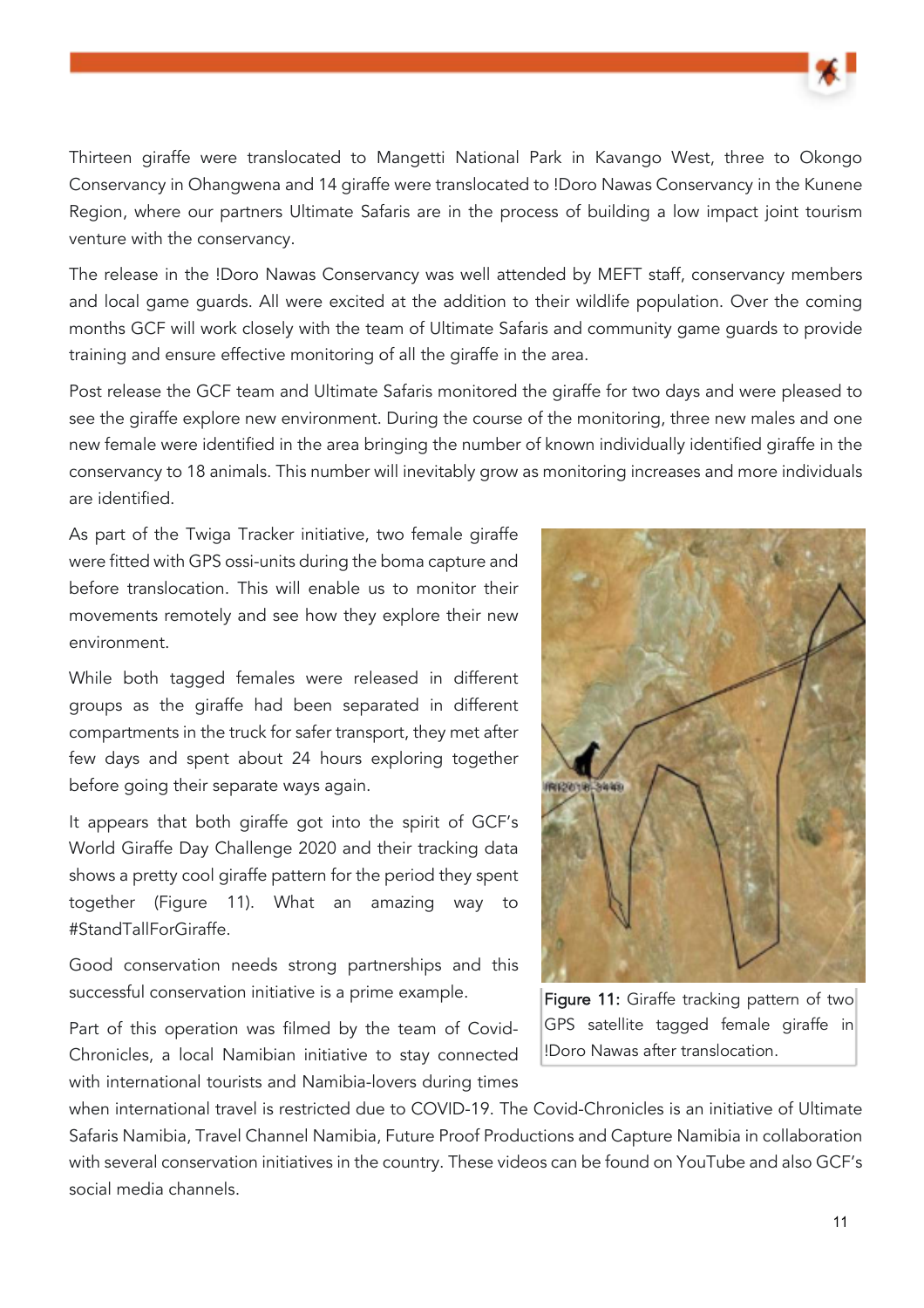

Figure 12: Giraffe released into their new home in !Doro Nawas Conservancy in the Kunene Region.

#### World Giraffe Day

21 June marked the seventh World Giraffe Day and we were once again overwhelmed by the incredible support shown by the international community. It was great to see the many individuals and organisations #StandTallForGiraffe in so many different ways to show their support and raise awareness.

Social distancing restrictions this year meant many zoos and other organisations around the world were unable to host events on WGD, however, social media was awash with giraffe hashtags and many of you utilised our new resource page (giraffeconservation.org/world-giraffe-day/resources/) to support World Giraffe Day 2020. We were impressed with the creativity of the online community and overwhelmed by the giraffe love shared that week through posts, hashtags and personal stories. Please contact us if you have any new ideas to share or suggestions for how to further improve our resource page for World Giraffe Day 2021.

World Giraffe Day 2020 was dedicated to Operation Twiga V – the next giraffe conservation translocation of Critically Endangered Nubian giraffe to Pian Upe Wildlife Reserve in Uganda. Operation Twiga V is scheduled to take place later this year and we are confident that it will go ahead despite potential travel restrictions.

As with the newly released !Doro Nawas giraffe, Team GCF Namibia took a slightly different approach in celebrating World Giraffe Day 2020. In order to truly leave our mark, we ran/walked/cycled not only in the name of giraffe conservation, but also in the shape of a giraffe. We split our 15km giraffe route up into three segments and enjoyed a giraffe inspired relay!